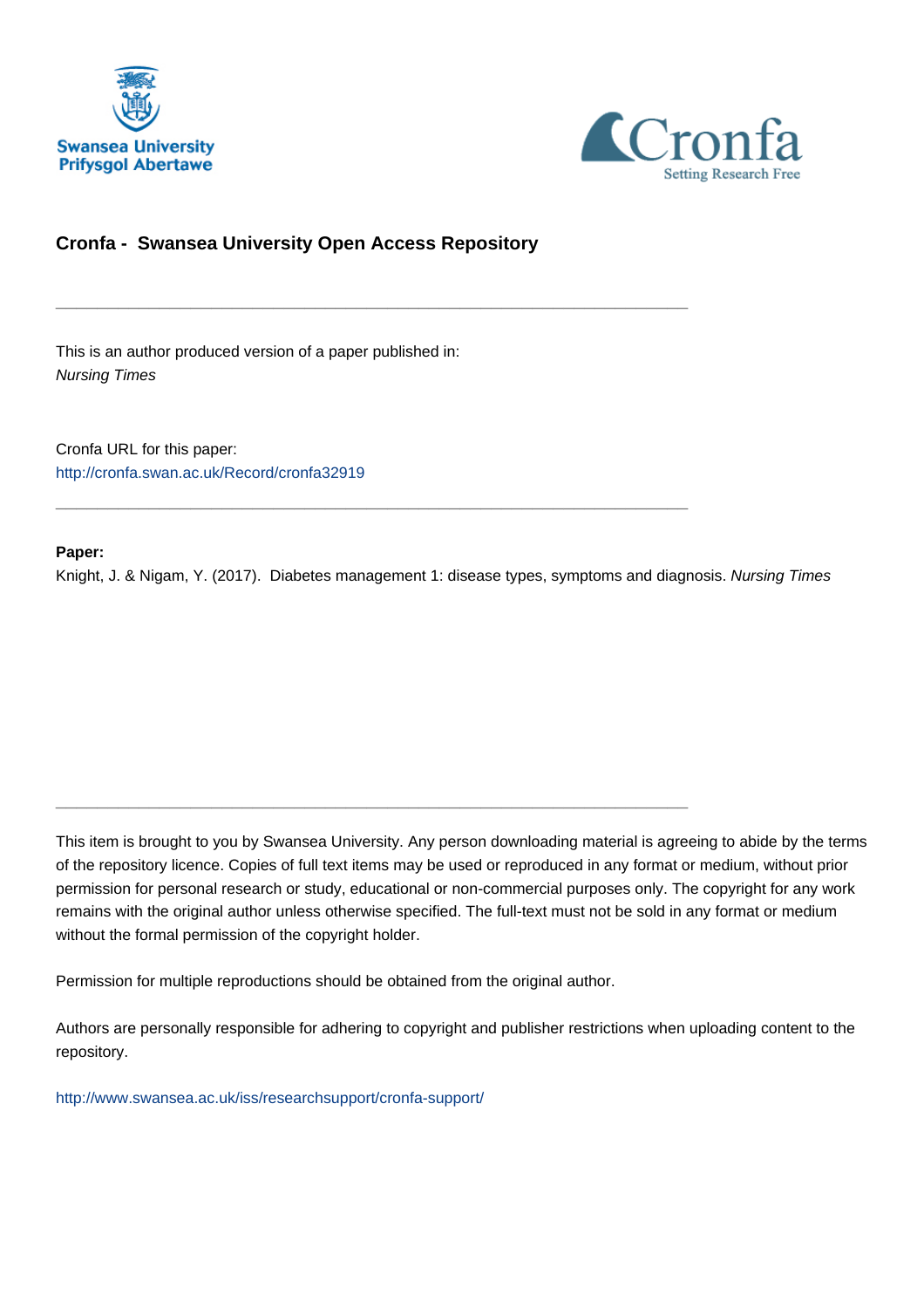## Nursing Practice **Review Diabetes**

◈

**Keywords:** Type 1 and type 2 diabetes/ Blood glucose/Hyperglycaemia/Insulin

**This article has been double-blind peer reviewed**

## In this article...

- Features and warning signs of the common and rarer forms of diabetes
- Established causes of, and suspected triggers for, diabetes
- Diagnostic tests used to confirm diabetes

# **Diabetes management 1: disease types, symptoms and diagnosis**

 $\bigoplus$ 

## Key points

**1 The defining feature of diabetes is increased blood glucose (hyperglycaemia) 2Type 1 diabetes is characterised by a lack of insulin production, type 2 by insulin resistance 3Gestational diabetes increases the risk of higher birth weight in the child and subsequent type 2 diabetes in the mother**

**4Warning signs of diabetes include polyuria, glycosuria, polydipsia, polyphagia, ketoacidosis, weight loss, lethargy and visual disturbances 5Diagnostic tests comprise the oral glucose tolerance test, measuring fasting or random blood glucose levels, and measuring glycated haemoglobin**

**Authors** John Knight is senior lecturer in biomedical science; Yamni Nigam is associate professor in biomedical science; Maria Andrade is senior lecturer in interprofessional studies; all at the College of Human Health and Science, Swansea University.

**Abstract** Insulin is the only major hormone that reduces blood glucose levels, so people with insulin resistance or impaired insulin production display hyperglycaemia, which is the defining feature of diabetes. The two most common forms are type 1 diabetes (an autoimmune disease where the immune system destroys the insulinproducing cells of the pancreas) and type 2 (characterised by gradual resistance to the effects of insulin). This article, the first of a three-part series on diabetes management, gives an overview of the different types of diabetes (including rarer forms), causes and triggers, symptoms and warning signs, and diagnostic tests.

**Citation** Knight J et al (2017) Diabetes management 1: disease types, symptoms and diagnosis. *Nursing Times;* 113: 4, 40-44.

**Compared Strate** a startling rise of diabetes in developing countries in recent years, especially type 2. One theory is that this may be linked to the a startling rise of diabetes in developing countries in recent

years, especially type 2. One theory is that this may be linked to the switch to a diet more typical of developed countries – that is, one rich in high glycaemic index foods (World Health Organization, 2016; Carrera-Bastos et al, 2011).

It is the most common endocrine disease; since 1980, prevalence has risen from 4.7% to 8.5% of the adult population (WHO, 2016).

Figures for the UK show that there were around 3.2 million people with a diagnosis of diabetes in 2013. About 90% have the more common type 2 and 10% the rarer type 1 diabetes (National Institute for Health and Care Excellence, 2015).

The disease was first recognised by the ancient Egyptians around 1500BC, and the term 'diabetes mellitus' coined by the Greek physician Aretaeus in the 1st century AD. It literally means 'running through of honey', in reference to the finding of early physicians that patients

produced increased amounts of urine with a distinctive sweet taste (Polonsky, 2012).

◈

Diabetes is a long-term metabolic disorder characterised by increased blood glucose (hyperglycaemia). If it is not effectively controlled, it progressively damages many of the major organs and organ systems.

**Hormonal control of blood glucose** Glucose is the preferred energy source for

human cells and it is transported around the body by the blood. The concentration of glucose in the blood is regulated by several hormones, most of which increase the level of circulating glucose. Ideally, levels are maintained at 4-6mmol/L (Marieb and Hoehn, 2015; VanPutte et al, 2013).

The following hormones increase blood glucose:

- Somatotropin (growth hormone): produced by the anterior pituitary gland; it increases blood glucose to provide energy for growth and repair;
- Adrenaline (epinephrine): produced by the adrenal gland (medulla); it increases

 $\bigcirc$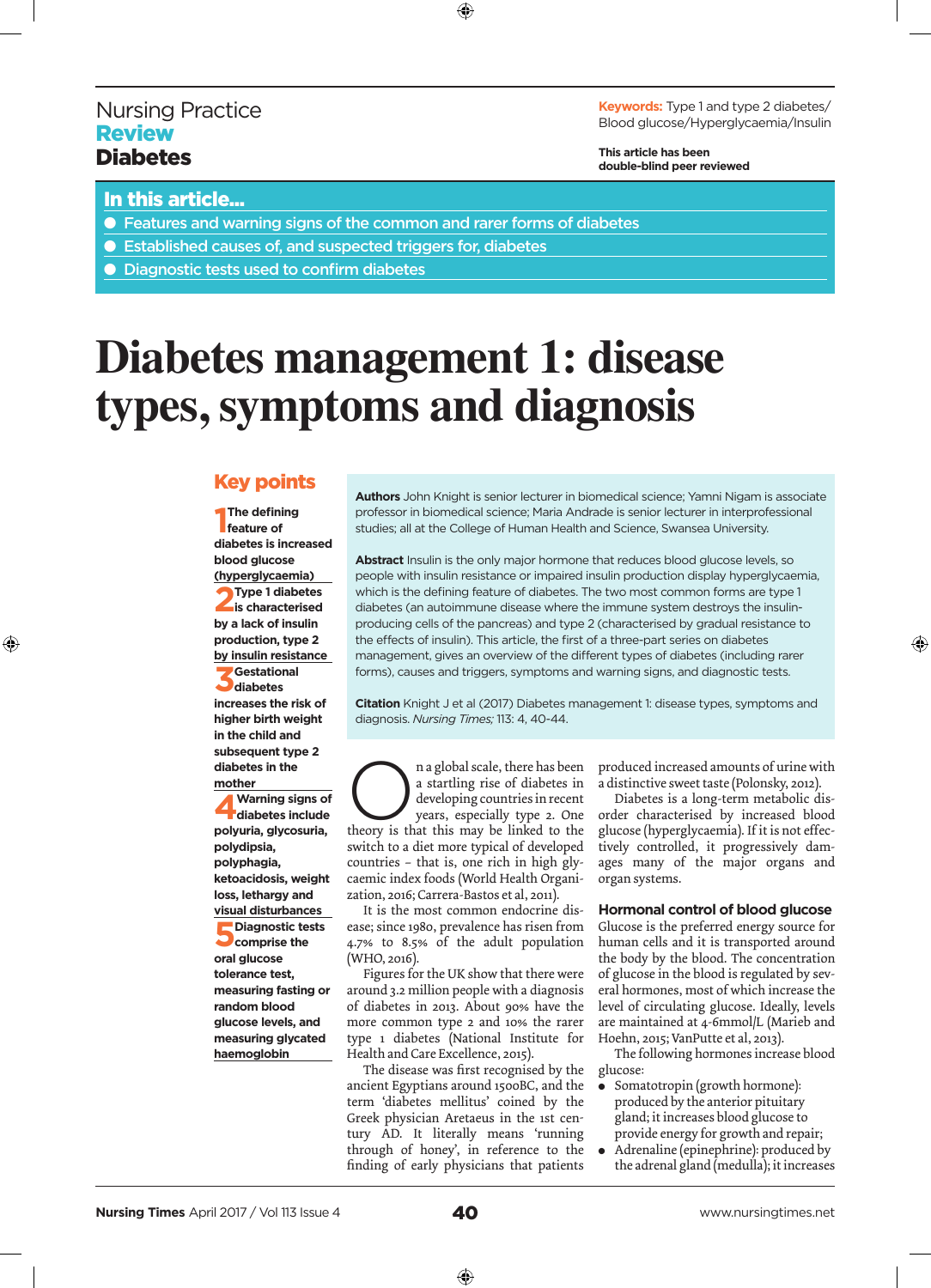blood glucose to supply extra energy to the muscles when the body prepares for immediate action;

- Cortisol: produced by the adrenal gland (cortex); released following prolonged stress or starvation. It increases the conversion of fat and protein into glucose and ketones such as acetone, which can be used in metabolism;
- Glucagon: produced by the alpha cells of the pancreas when blood glucose levels drop; it increases and maintains blood glucose between major meals and during sleep.

#### **The insulin response**

While several hormones increase blood glucose, only one major hormone has the opposite effect, that of reducing the amount of glucose in the blood: insulin. This is a small polypeptide hormone that is released directly into the blood and rapidly circulated to all areas of the body (Van-Putte et al, 2013). The insulin response (Fig 1) works as follows: after a meal rich in carbohydrates:

<sup>l</sup> Blood glucose levels rise quickly;

⊕

- <sup>l</sup> Insulin-producing beta cells in the pancreas respond rapidly by releasing insulin;
- Insulin is released into the blood and circulated to all areas of the body;
- <sup>l</sup> Insulin binds to receptors present on the surface of all human cells;
- Small-channel proteins called glucose transporters (Gluts) move onto the cell membrane, allowing glucose to move rapidly from the blood into the cells, where it can be used for energy;
- Most of the glucose enters the liver and muscle cells, where it can be stored in the form of starch (glycogen) for later use (Marieb and Hoehn, 2015).

#### **Role of insulin in fat deposition**

If excess carbohydrate is consumed, insulin promotes the uptake of glucose into the adipocytes – which form adipose tissues under the skin and around many of the internal organs, where it is rapidly converted into fat and stored (Guyton and Hall, 2015). Insulin is the key hormone in fat deposition, and low-carbohydrate diets are effective because they result in decreased insulin production and therefore reduced fat deposition.

#### **Types of diabetes Type 1**

The rare form of diabetes is type 1 (Table 1); it has a prevalence of about 10% in those diagnosed with the condition, equating to



◈



Glut = glucose transporter.

over 40 million people worldwide (WHO, 2016). It usually occurs in childhood: it is most frequently diagnosed between the ages of four and five years or in adolescence; diagnoses then become progressively rarer with age (Ozougwu et al, 2013).

A classic autoimmune disease, type 1 diabetes is characterised by the progressive destruction of insulin-producing beta cells of the pancreas. Genetics influences individual susceptibility to type 1 diabetes, and around 10% of people with type 1 diabetes have a parent, sibling or child with the condition (Ferrannini et al, 2010). A variety of genes that predispose individuals to autoimmune disease have been associated with type 1 diabetes (Pociot and Lernmark, 2016).

It has been speculated that type 1 diabetes may also be triggered by a viral infection in early childhood, and many viruses have been suggested as potential triggers, including rubella, mumps, cytomegalovirus and a variety of enteroviruses including poliovirus (Filippi and Von Herrath, 2008). Certain foods such as root vegetables, eggs and cow's milk have also recently been proposed as triggers, particularly when eaten in infancy (Rewers and Ludvigsson, 2016).

Due to the destruction of the insulinproducing beta cells, people with type 1 diabetes either no longer produce any insulin, or produce it in such small amounts that it cannot have any useful physiological effect. Without insulin to bind to receptors on the surface of the cells, Gluts remain in the cells and glucose cannot move from the blood into the cells, resulting in hyperglycaemia.

Unlike type 2 diabetes, the onset of type 1 is usually rapid and the disease can be treated only with insulin, usually via regular injection, to normalise the blood glucose concentration. Without insulin therapy, patients would not survive. Before insulin became available, people with diabetes would rapidly enter states of ketoacidosis and/or hyperglycaemic coma, or gradually become emaciated, before starving to death (Rajashree et al, 2012).

◈

Technological advances – particularly the introduction of continuous blood glucose monitoring and automated insulin pumps – are revolutionising treatment of type 1 diabetes (Tumminia et al, 2015). Current stem-cell research is examining the feasibility of pancreatic beta cell transplants to restore insulin production, thereby potentially curing the disease (Kim et al, 2016).

#### **Type 2 diabetes**

Type 2 diabetes (Table 1) is characterised by insulin resistance: affected individuals gradually become less responsive to the hormone. It is recognised as a separate condition to type 1, as most people retain a population of insulin-producing beta cells.

Until recently, the disease was commonly referred to as maturity-onset diabetes, since it usually occurred in overweight people of middle age; this term is no longer used, as type 2 also occurs in younger age groups. It is more frequent in people of African, South Asian and Afro-Caribbean descent, but it can affect people from all ethnic backgrounds (NICE, 2015).

Despite decades of intensive research, the exact cause of type 2 diabetes is still to

⊕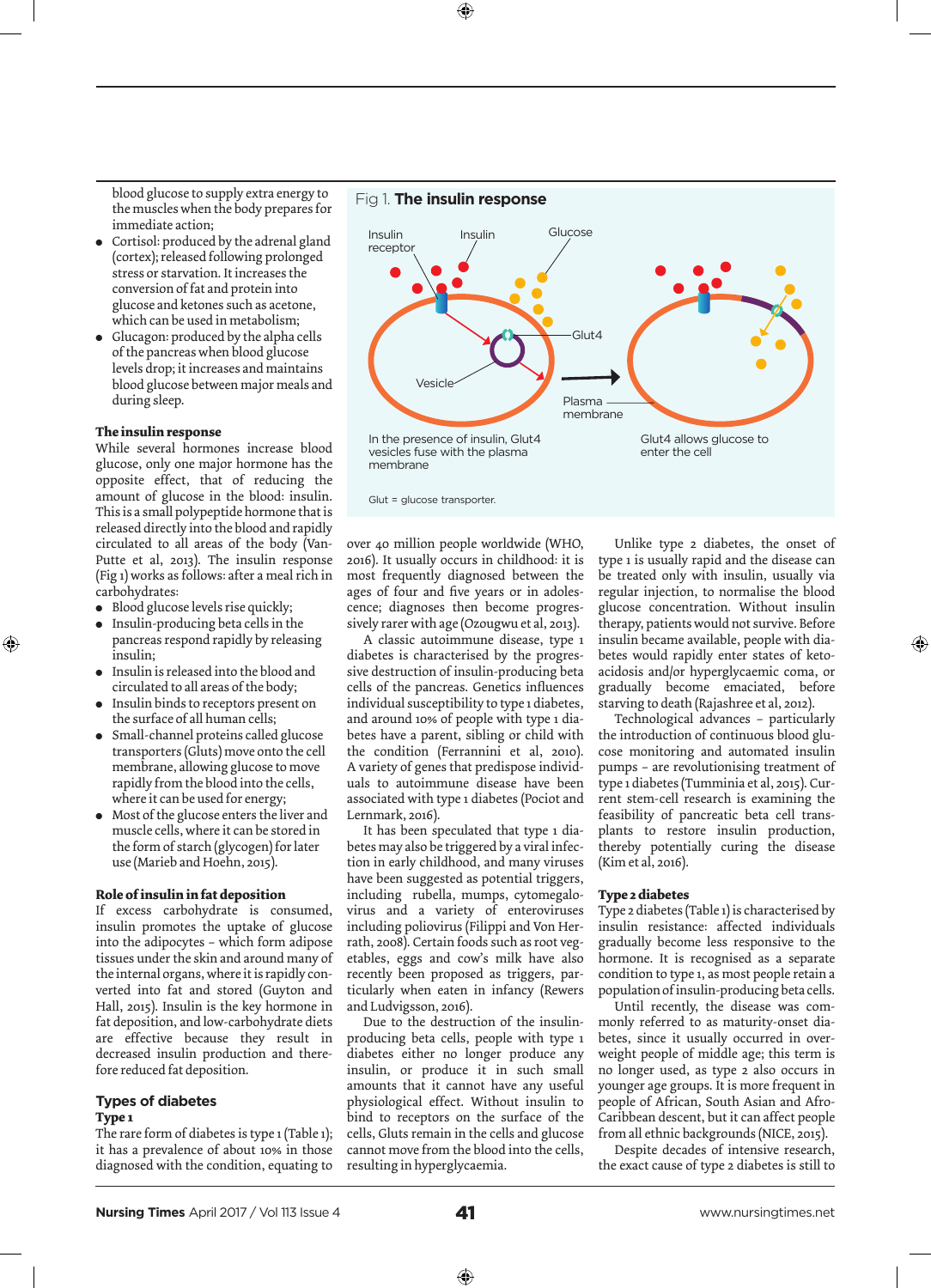# Nursing Practice Review

| Table 1. Features of type 1 and type 2 diabetes |                                                                                                                                                                                                                  |                                                                                                                                                                                                                                                                                                                                                             |
|-------------------------------------------------|------------------------------------------------------------------------------------------------------------------------------------------------------------------------------------------------------------------|-------------------------------------------------------------------------------------------------------------------------------------------------------------------------------------------------------------------------------------------------------------------------------------------------------------------------------------------------------------|
|                                                 | <b>Type 1 diabetes</b>                                                                                                                                                                                           | <b>Type 2 diabetes</b>                                                                                                                                                                                                                                                                                                                                      |
| Nature of the<br>disease                        | Autoimmune disease in which insulin-<br>producing beta cells in the pancreas are<br>depleted                                                                                                                     | Insulin resistance; the exact cause has yet to be established, but it is<br>thought to involve problems in insulin's interactions with its receptors                                                                                                                                                                                                        |
| Onset                                           | <b>Typically rapid</b>                                                                                                                                                                                           | Generally slow and often insidious                                                                                                                                                                                                                                                                                                                          |
| Age of onset                                    | Usually early childhood, but can be any age                                                                                                                                                                      | Used to be middle age, but now also increasingly younger age                                                                                                                                                                                                                                                                                                |
| Prevalence                                      | Around 10%                                                                                                                                                                                                       | Around 90%                                                                                                                                                                                                                                                                                                                                                  |
| Risk factors                                    | • Genetic predisposition<br>• Environmental factors, particularly certain<br>viral infections<br>• Possibly foods such as certain root<br>vegetables, eggs and cow's milk, particularly<br>when eaten in infancy | • High body mass index (particularly obese and morbidly obese<br>categories)<br>• A large waist (>80cm/31.5in in women and >94cm/37in in men)<br>• Genetic predisposition<br>• African-Caribbean, black African, South Asian and Chinese descent<br>• Pre-existing cardiovascular disease<br>• Mental health problems or learning difficulties (NICE, 2012) |
| Warning<br>signs                                | Increased thirst and urination, glycosuria,<br>tiredness, weight loss (often rapid), blurred<br>vision, constant hunger                                                                                          | Feeling 'washed out', frequent urination that can disturb sleep, thirst<br>that is difficult to quench, blurred vision, frequent infections<br>(particularly fungal and bacterial), poor/delayed wound healing                                                                                                                                              |
| Treatment                                       | Insulin                                                                                                                                                                                                          | Diet, exercise, weight loss, oral hypoglycaemics (e.g. metformin);<br>insulin often used as well                                                                                                                                                                                                                                                            |

⊕

be established. Various hypotheses for the causes of insulin resistance have been proposed, including:

<sup>l</sup> Interference with the ability of insulin to bind to its receptors; something – antibodies, viruses and proteins have all been suggested – acts to block the insulin receptor, preventing insulin from binding to it;

⊕

- **•** Gene mutations that change the shape of the insulin receptor, making it more difficult for insulin to bind to it;
- A variety of other factors commonly seen in type 2 diabetes, such as increased central body fat, increased secretion of steroid hormones such as cortisol, and increased fatty deposition in the liver (Ozougwu et al, 2013).

Without an adequate insulin response, glucose cannot pass into the cells of the body and remains in the blood, leading to hyperglycaemia.

Once diagnosed, patients with type 2 diabetes are normally treated via a combination of diet, exercise and oral antidiabetic drugs such as metformin. Although type 2 diabetes is often referred to as noninsulin-dependent, people may also inject insulin as part of their treatment regimen (Ahmann, 2015).

Type 2 diabetes is also frequently accompanied by some or all of the features of the so-called metabolic syndrome (NICE, 2015), which include:

- <sup>l</sup> A body mass index in the 'overweight', 'obese' or 'morbidly obese' categories;
- <sup>l</sup> Hypertension (high blood pressure);
- Raised cholesterol levels;
- $\bullet$  Increased risk of blood vessel damage and thrombosis (clot formation).

#### **Gestational diabetes**

Gestational diabetes is a temporary form of the disease seen in about one in nine pregnant women. It results in more sugar crossing the placenta, which often increases fat deposition in the foetus and makes it grow larger. These macrosomic (large-bodied) babies typically have a much higher birth weight than average (commonly over 4.5kg), which means that an assisted delivery is often needed.

In most affected women, blood sugar levels return to normal after delivery; however, research indicates that they are at increased risk of developing type 2 diabetes later in life (Baz et al, 2016).

#### **Impaired glucose tolerance**

In impaired glucose tolerance (IGT), blood glucose levels are above normal but below those seen in diabetes, so IGT is often referred to as 'pre-diabetes'. It is most easily diagnosed with a standard oral glucose tolerance test (OGTT) where the results fall between the normal and diabetes curves. Individuals with IGT are regarded as pre-diabetic and at great risk of developing type 2 diabetes unless they make significant lifestyle changes.

Having IGT also appears to increase the risk of coronary artery disease and myocardial infarction (George et al, 2015; Xu et al, 2015). Research indicates that IGT can be improved or even reversed by exercise and diet (Hordern et al, 2012).

#### **Rare forms of diabetes**

There are rarer forms of diabetes, which account for 2% or less of the total number of cases.

◈

#### *Maturity-onset diabetes of the young*

Maturity-onset diabetes of the young is a dominant genetic disorder with signs and symptoms similar to type 2 diabetes but with a much earlier onset, usually in childhood. Since it is caused by a single gene mutation, it is a mononuclear genetic disorder and can usually be traced through a family's generations in a predictable manner (Diabetes UK, 2017a).

#### *Secondary diabetes*

Secondary diabetes, as its name implies, arises as an effect of either another disease or a medication. Pancreatitis, pancreatic cancer and cystic fibrosis often cause extensive damage to the pancreas. If enough insulin-producing beta cells are destroyed in the process, patients with these conditions will develop a poor response to insulin, which in turn will produce the signs and symptoms of diabetes.

Many steroidal drugs, particularly those given at high doses to treat long-term inflammatory conditions, can lead to elevated blood glucose levels. Steroid-induced diabetes is not a 'true' form of diabetes, because it may subside when steroids are discontinued. As a result, it is often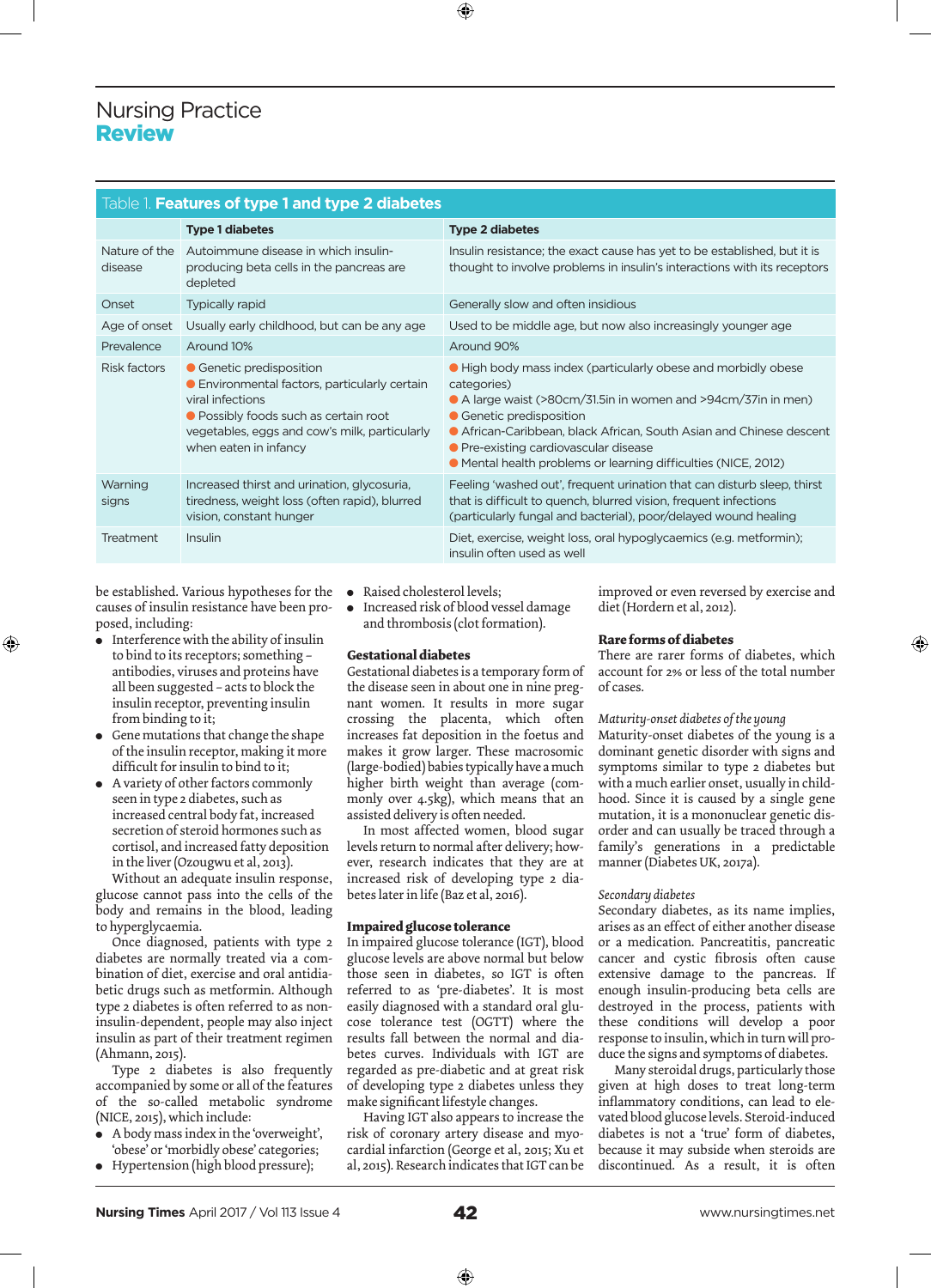◈



For more articles on diabetes, go to nursingtimes.net/diabetesnursing

referred to as pseudo diabetes; however, it often produces many of the classic signs and symptoms of diabetes.

When investigating patients with suspected diabetes, it is important to consider the possibility of secondary diabetes, as many people have been wrongly diagnosed with type 2 diabetes when they actually had pancreatic disease or adverse drug reactions (Diabetes UK, 2015; Chun, 2015).

#### **Clinical features**

The defining feature of diabetes is hyperglycaemia. In a type 1 diabetes patient, it can occur rapidly with pronounced symptoms, as pancreatic insulin-producing beta cells are rapidly destroyed. In a patient with type 2 diabetes, hyperglycaemia usually develops gradually over a longer period of time, leading to less pronounced symptoms that many learn to live with.

Some people with type 2 diabetes may be asymptomatic at the time of diagnosis. As a result, in type 2 diabetes, diagnosis is often delayed, sometimes by many years, and when the disease is finally confirmed, irreversible damage to many organs and tissues may have already occurred.

The gradual and often insidious onset of type 2 diabetes also helps explain why there are an estimated 1.1 million undiagnosed people in the UK today (Diabetes UK, 2016). Box 1 lists the key symptoms that should raise suspicion of diabetes in undiagnosed patients. Patients describing any or a combination of the symptoms listed in Box 1 should ideally be tested to establish whether or not they have diabetes, as well as to rule out other medical conditions.

#### **Diagnostic tests Oral glucose tolerance test**

⊕

The OGTT is the gold standard for diagnosing diabetes (Sacks, 2011); it is the only test that gives a 'real-time' assessment of the insulin response. It requires:

- Overnight fasting of at least eight hours;
- Admission to a clinic and having a fasting blood glucose measurement;
- Consumption of an oral solution containing a fixed amount of glucose (normally 75g);
- <sup>l</sup> Blood glucose levels being measured every 30 minutes thereafter during a two-hour period, In a healthy patient the test will show:
- Fasting blood glucose level to be normal (3.9-5.5mmol/L);
- After the glucose solution has been drunk, blood sugar levels will rise rapidly, triggering the release of insulin;

#### Box 1. **Warning signs of diabetes**

#### l **Polyuria (increased urine production)**

Increased glucose from the blood accumulates in the kidney tubules, attracting large amounts of water by osmosis. Urine output increases from around 1.8L seen in healthy people to typically over 3L, in those with diabetes. Polyuria is a common reason undiagnosed patients visit their GP, as it often disrupts sleep

#### **• Glycosuria (sugar in the urine)**

Patients produce urine containing large amounts of glucose. Normally, glucose is reabsorbed from the kidney tubules back into the blood; in diabetes, the amount overwhelms reabsorption mechanisms. The presence of glucose in urine can be checked with urinalysis strips

#### l **Polydipsia (increased thirst)**

Producing large amounts of urine rapidly leads to dehydration, triggering thirst that is difficult to satisfy. This is another common reason why people visit their GP

### l **Polyphagia (increased hunger)**

Although there may be large amounts of sugar in the blood, it does not reach the cells to be used as an energy source. Effectively, patients are in a state of starvation, which triggers the release of hunger hormones such as cortisol and ghrelin. Patient's will experience an increase in their appetite, but many will crave and eat sugary and starchy foods, exacerbating their condition

#### **C** Ketoacidosis

With no sugar to fuel metabolism, the body uses other molecules such as proteins and fats. Breaking down fat (lipolysis) leads to the generation of ketones such as acetone, which can be used in metabolism. Ketones are mildly acidic, but reduce blood pH if they accumulate in large amounts, resulting in ketoacidosis. Unless treated quickly, this medical emergency can lead to coma and death; it can present as increased breathing rate (Kussmaul breathing) and a fruity smell on the breath, and in the sweat and urine. It may also manifest as general abdominal pain, decreased appetite and nausea and vomiting

#### **l** Weight loss

The metabolism of fat and protein in diabetes can lead to significant and unintentional weight loss, particularly in type 1 diabetes

#### **l** Lethargy

Glucose is the primary energy source for muscles; the lack of glucose uptake leads to fatigue, which is often compounded by the sleep interruptions

#### l **Visual disturbances**

Blurred vision and 'black spots' in the field of view may indicate damage to the lens and retina

Sources: Diabetes UK (2017c), Guyton and Hall (2015), Marieb and Hoehn (2015), McCance and Huether (2015)

- **•** Insulin will promote the rapid uptake of glucose into cells and the gradual reduction of glucose in the blood;
- At the end of the two-hour period, glucose concentrations will be close to, or just above, the fasting reading. In a patient with diabetes, the test results will show:
- Fasting blood glucose concentration will be higher than normal (>7mmol/L);
- After the glucose solution has been drunk, blood glucose levels can rise as high as 11mmol/L or beyond;
- Due to the lack of an insulin response, blood glucose levels will remain high for the remainder of the two-hour test.

Fig 2 shows the changes in blood glucose levels typically seen in an OGTT in a healthy subject and in one with diabetes.

#### **Fasting and random blood glucose levels**

◈

Other methods used to diagnose diabetes have gradually become accepted (WHO, 2006); their advantage is that they can be readily carried out by a health professional in a GP surgery or even in the patient's home:

- A fasting blood glucose level >7mmol/L (NICE, 2016), ideally recorded on two separate occasions (fasting means having no calorific intake from food or beverages for at least eight hours);
- A random blood glucose level >11mmol/L in a patient with classic symptoms of hyperglycaemia (Diabetes UK, 2017b); this reading can be taken at any time of day or night. Results should be treated with caution and it is a good idea to ask about the patient's food

⊕